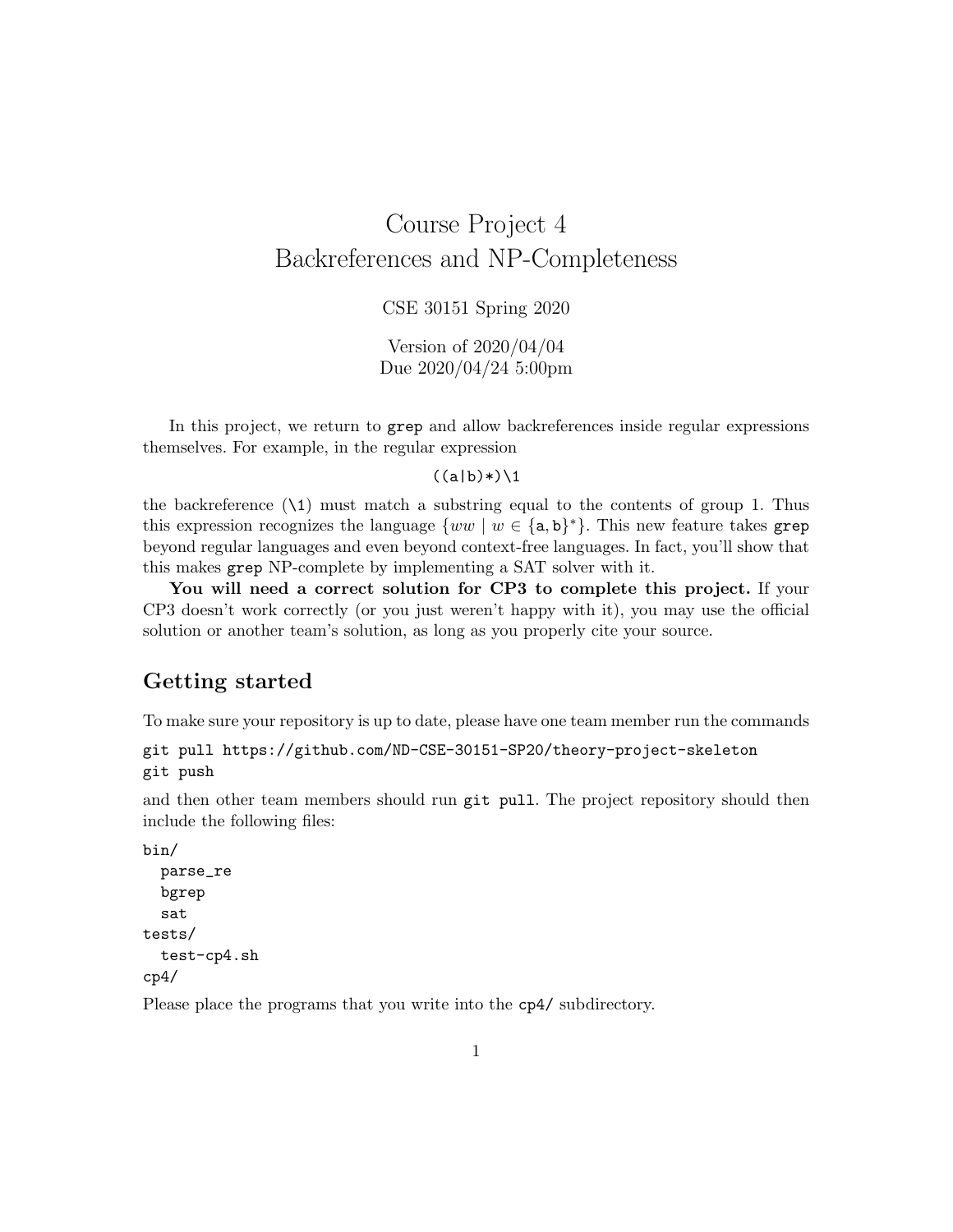# 1 Backreferences: Syntax

Extend your regular expression parser to allow backreferences. The syntax of backreferences is the same as in the replacement strings of CP3. In terms of the context-free grammar of CP2, you should add new rules

> Primary  $\rightarrow \backslash$  Number Primary  $\rightarrow \langle g \rangle$  < Number >

where Number rewrites to any positive integer (without leading zeros). Here are some example regular expressions with their abstract syntax trees:

| expression syntax tree |                                     |
|------------------------|-------------------------------------|
| $\setminus$ 1          | (backref 1)                         |
| $\setminus$ 01         | error                               |
| $\setminus$ 10         | (backref 10)                        |
| $\setminus$ 10*        | $(\text{star} (\text{backref} 10))$ |
| \g $<$ 10 >            | (backref 10)                        |
| $\gtrsim 1>0$          | (concat (backref 1) (symbol "0"))   |

To test your extension, update parse\_re from CP2 to handle backreferences. For example:

```
\frac{2}{3} parse_re '(a)\1\g<1>'
(concat (group (symbol "a")) (backref 1) (backref 1))
```
Test by running test-cp4.sh.

### 2 Backreferences: Semantics

To understand backreferences in more detail, consider the expression

#### $(a|b)$ \* $\1$

Note that, unlike the example at the beginning of this document, the star is now outside the group. If group 1 matches multiple substrings, then, just as in CP3, it's only the last substring whose contents are used. Thus abb matches but aba does not.

On the other hand, if group 1 does not match any substrings, then nothing (not even the empty string) can match  $\lambda$ 1. So, if the input string is  $\varepsilon$ , group 1 does not match any substring. So \1 cannot match anything, so the input string does not match.

Here's another example:

#### $(aaa*)\11*$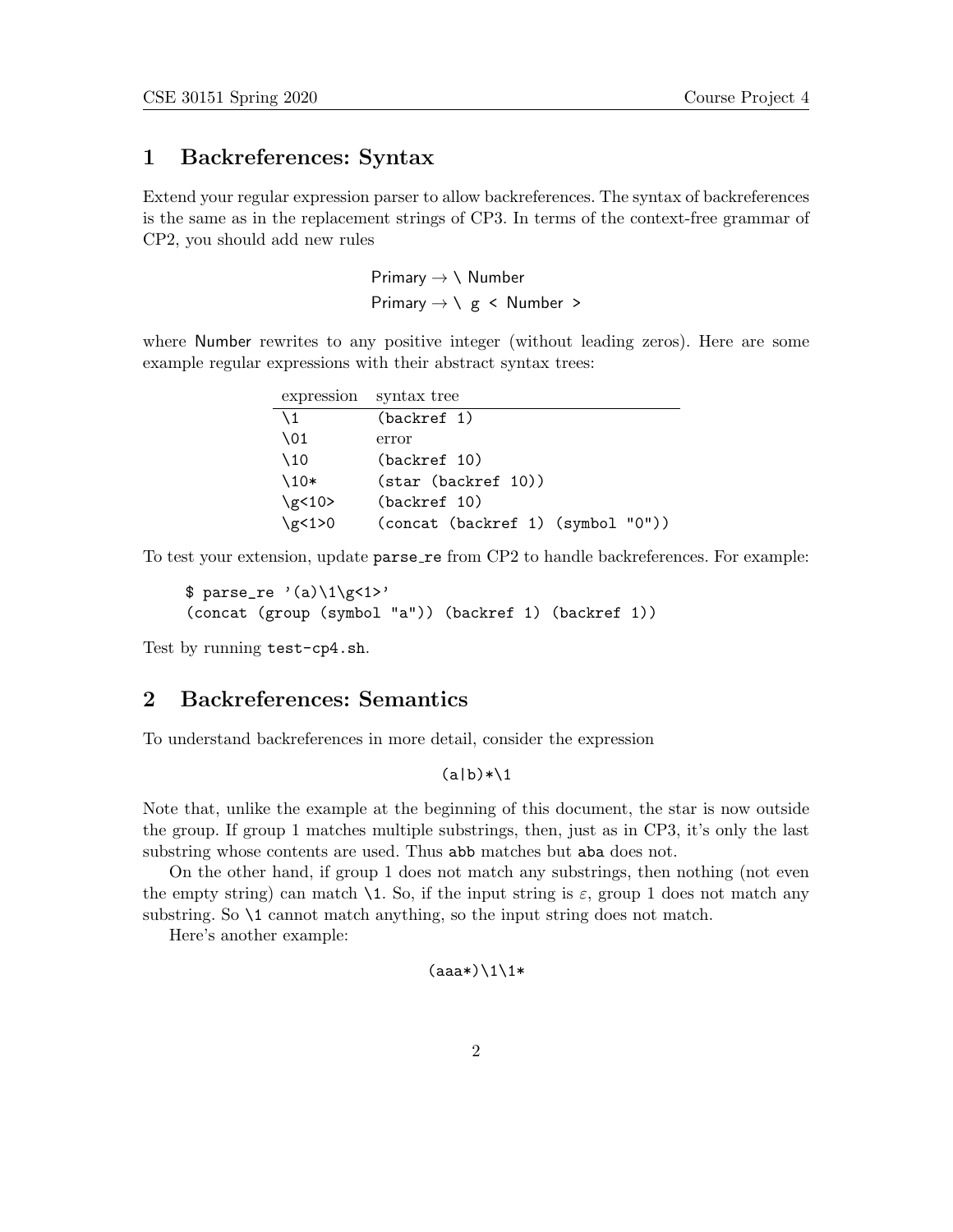This recognizes the language  $\{a^n \mid n \text{ is not prime}\}$ . Do you see why?

There's no speed requirement in this project, so you have considerable latitude in how you implement backreferences. You're not even required to continue using NFAs, but if you do, you can convert each backreference  $\lambda k$  into the following NFA:

$$
\longrightarrow \circlearrowright\stackrel{\mathrm{copy}\;k}{\longrightarrow} \circlearrowright
$$

where "copy  $k$ " is a special transition like "open  $k$ " and "close  $k$ " from CP3.

In CP1, you wrote a function to test whether a NFA  $M$  accepts a string  $w$  using a search through the graph of configurations  $(q, i)$ , where  $q \in Q$  and  $0 \leq i \leq |w|$ . Suppose that the current configuration is  $(q, i)$  and the contents of group k is  $g_k$ . If there is a transition  $q \xrightarrow{\text{copy } k} r$ , we can check whether  $w_i \cdots w_{i+|g_k|-1} = g_k$ . If so, we can create a new configuration  $(r, i + |g_k|)$ . But to do this, we need to be able to know what  $g_k$  is, and our configurations don't contain this information. So, we can redefine configurations to include information about where groups have been opened and closed so far.

For example, consider again the regular expression  $(aaa*)\1\1*$ . This is equivalent to the NFA shown in Figure 1. On string aaaaaa, the graph of configurations is shown in Figure 2. Each node is a configuration, which now includes not only a state and string position, but also information about the start and end of each group if it is known. Note that there are now two configurations for state  $q_6$  and position 6, because there are two ways to get there that have two different contents for group 1.

Modify your NFA matching function to handle backreferences. You can use the method sketched above, or some other method. Depending on how much information you put into configurations, you may or may not need to watch out that regular expressions like ()\* don't cause an infinite loop. (The test script includes a test for this, so if the tests don't hang, then there's nothing to worry about.)

Finally, write a program called bgrep (backtracking grep) that has the same usage as agrep but allows backreferences inside regular expressions, as described above. Run test-cp4.sh to test it.

# 3 SAT solver

Adding backreferences to regular expressions increases their power a lot; in fact, it makes matching NP-complete. Write a program that demonstrates this by reducing Boolean satisfiability to regular expression matching with backreferences.

cnf to re formula

- formula: formula in conjunctive normal form (see below)
- Output: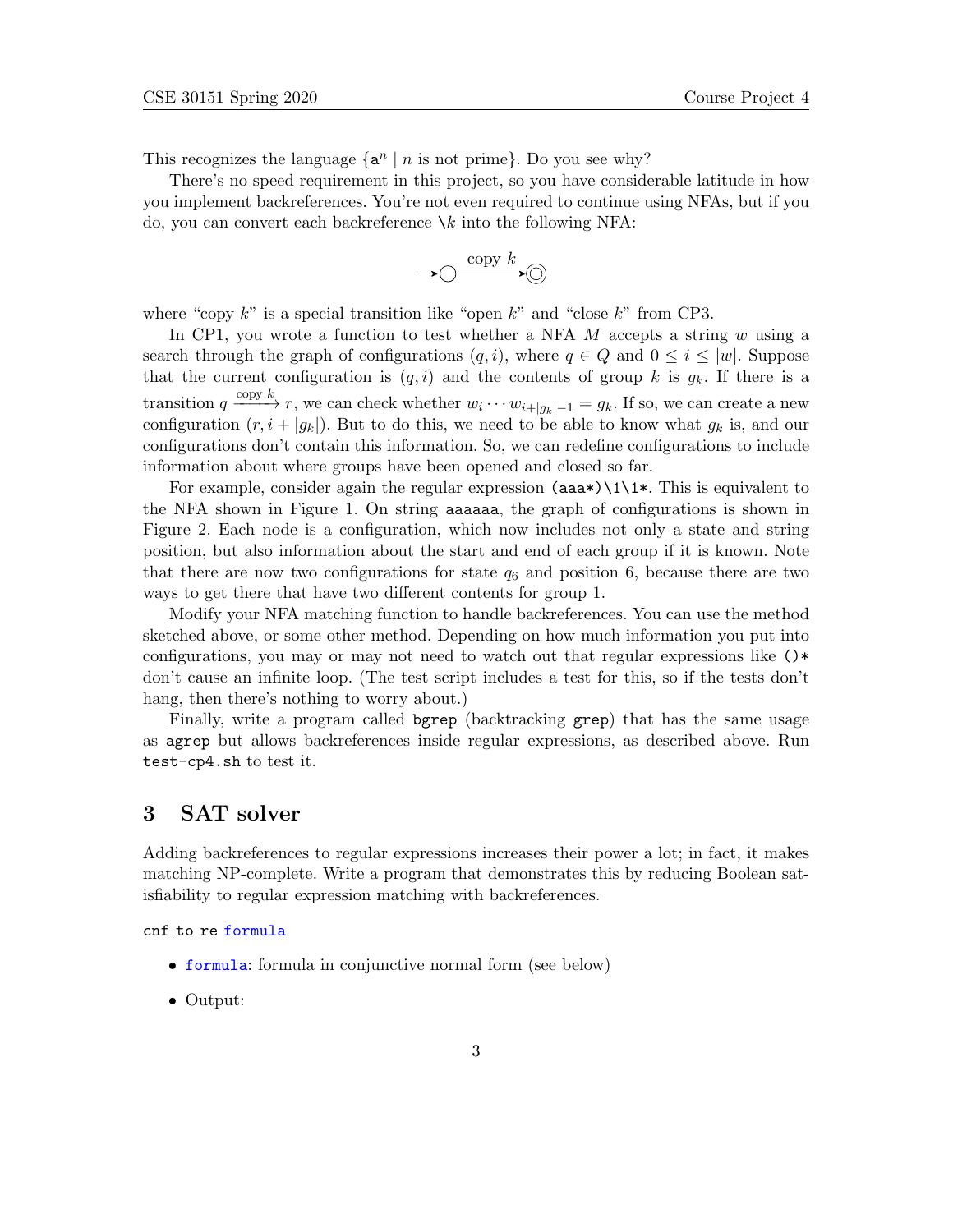

Figure 1: NFA equivalent to the regular expression (aaa\*)\1\1\*. Useless epsilon transitions are omitted for simplicity.



Figure 2: Graph of configuration for the NFA of Figure 1 and the input string aaaaaa.